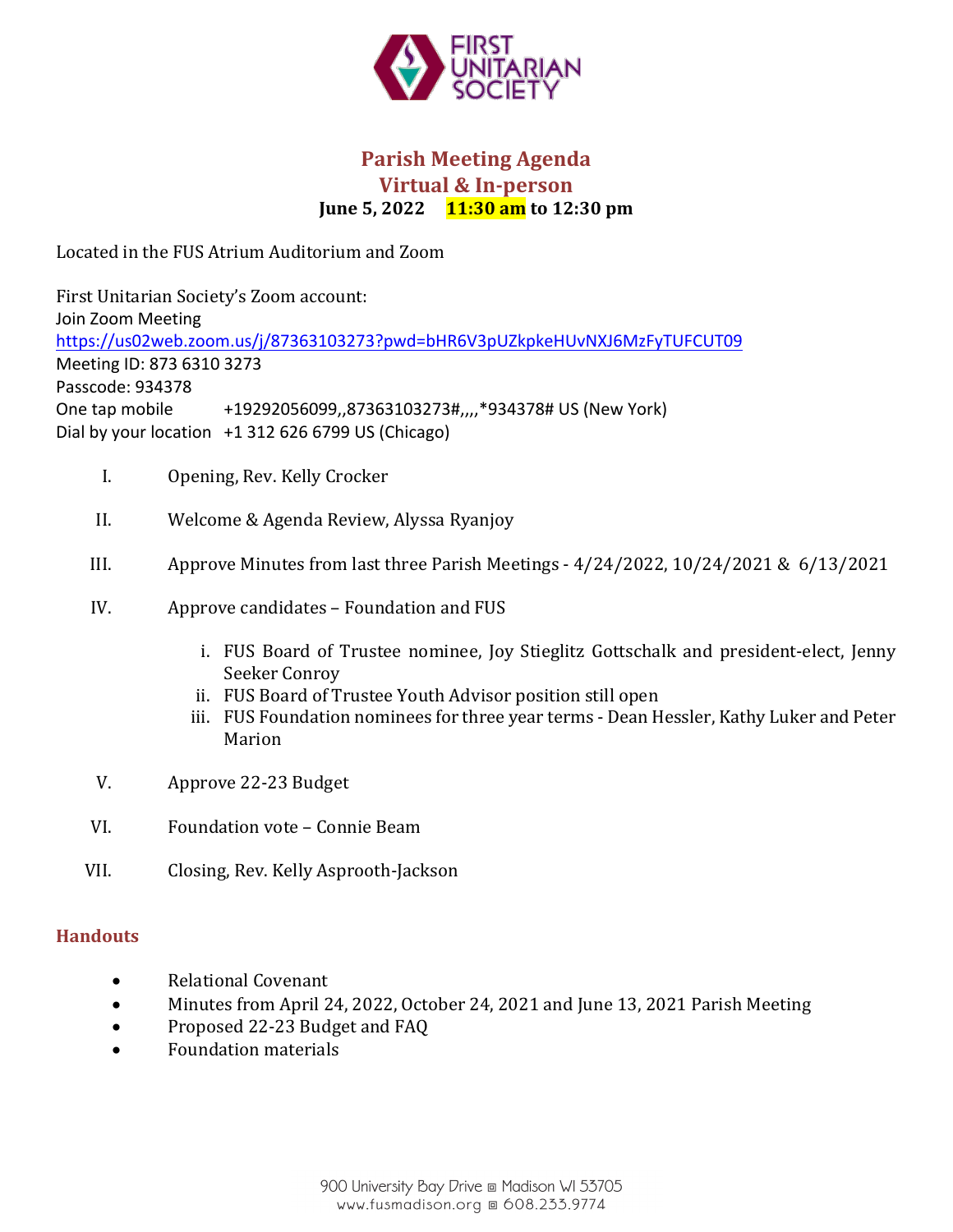# **Relational Covenant of the First Unitarian Society of Madison**

Within our commitment to journeying toward spiritual wholeness by working to build a diverse, multicultural space, we form this covenant. We seek to create a brave space, a space to celebrate each person's unique abilities, a space to grow and build a bond between ourselves and each other; a joyful and compassionate space. When issues arise and this covenant is called upon, it is important to trust foremost that everyone is doing their best.

The Spirit With Which We Approach One Another

- Make a choice to remain in relationship, in good faith, over and over again even as we disappoint.
- Assume and remember that all have the best interest of the congregation at heart.
- Maintain open and generous minds and hearts.
- Practice radical hospitality, welcome, and inclusion.
- Support equity, diversity, and involvement of all.
- Relinquish the need to be right; lots of roads lead to the same end.

#### Communication

- Practice direct communication. Focus on the problem/behavior, not the person.
- Listen deeply. Make "I" statements. Seek to understand before responding.
- Accept that conflicts are inevitable.
- Participate appropriately; act or yield as needed.

Personal Responsibility

- Take responsibility to acquaint ourselves with FUS; support FUS financially and volunteer when possible toward the good of the community.
- Accept skilled help when we cannot reach an agreement or reconciliation.
- Strive to balance individual needs with the well-being of the community as a whole.
- Consider our personal role in an issue before seeking solutions elsewhere.

Appreciation for Staff and Volunteers

- Provide clear expectations, transparent lines of communication, and steadfast love and support for the leadership within our congregation.
- Cultivate an attitude of gratitude for the contributions of all.

*Final Draft approved by Relational Covenant Task Force on June 1, 2021. This document is subject to change when deemed necessary.*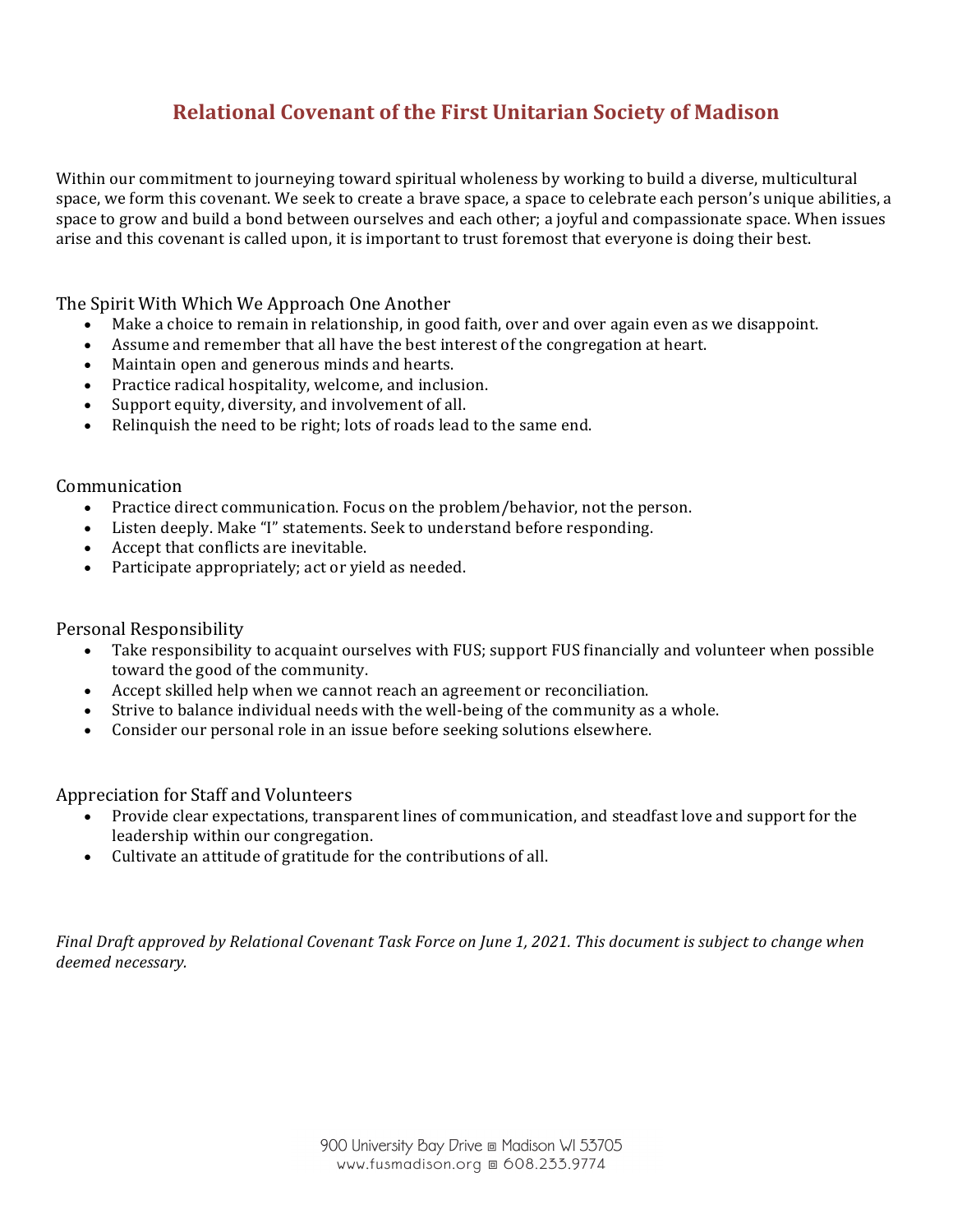# **Spring Virtual Parish Meeting Minutes June 13, 2021 11:30 pm to 1:00 pm**

- I. Opening Rev. Kelly Crocker
- II. Agenda Review & Adopting Rules of Procedure Terri Pepper

III. Approve Minutes from last Parish Meeting on February 21, 2021 and May 2, 2021 *Motion: Move to accept Parish Meeting minutes.* 

## The motion was seconded by Nancy Vedder-Shults and the vote to approve by the majority of the members present.

IV. Nomination of Board of Trustee and Foundation Board Members

*Motion: Move that the following be approved as members of the Foundation's Board of Trustees for three-year terms: Connie Beam, Annette Hellmer, and David Kuenzi.* **The motion was seconded by** Rob Savage and the vote was approved by the majority of the members present.

*Motion: Move that the following be approved as members of the FUS Board of Trustees for three-year terms: Emily Cusic Putnam and Ann Schaffer.* **The motion was seconded by Gail Bliss and the vote was approved by the majority of the members present.** 

V. Approve 2021-2022 Budgets

*Motion: Move to approve the 2021-2022 Annual Budget.* **The motion was seconded by Elizabeth** Barrett and the vote was approved by the majority of the members present.

VI. Healthy Congregation

VII. Relational Covenant Update

*Motion: Move that the First Unitarian Society adopt the reviewed Relational Covenant.* **The motion** was moved by Ann Schaffer and seconded by Becky Burns and the vote was approved by the **majority of the members present.**

VIII. Small Group Discussions about the Relational Covenant:

What are some ways that you personally can use the relational covenant as a tool for selfreflection at FUS and perhaps even in other aspects of your life? As you reflect on the covenant, what one or two parts feel like they will be especially challenging for you? In other words, what one or two parts jump out as being growing edges for you?

IX. Closing - Rev. Kelly Crocker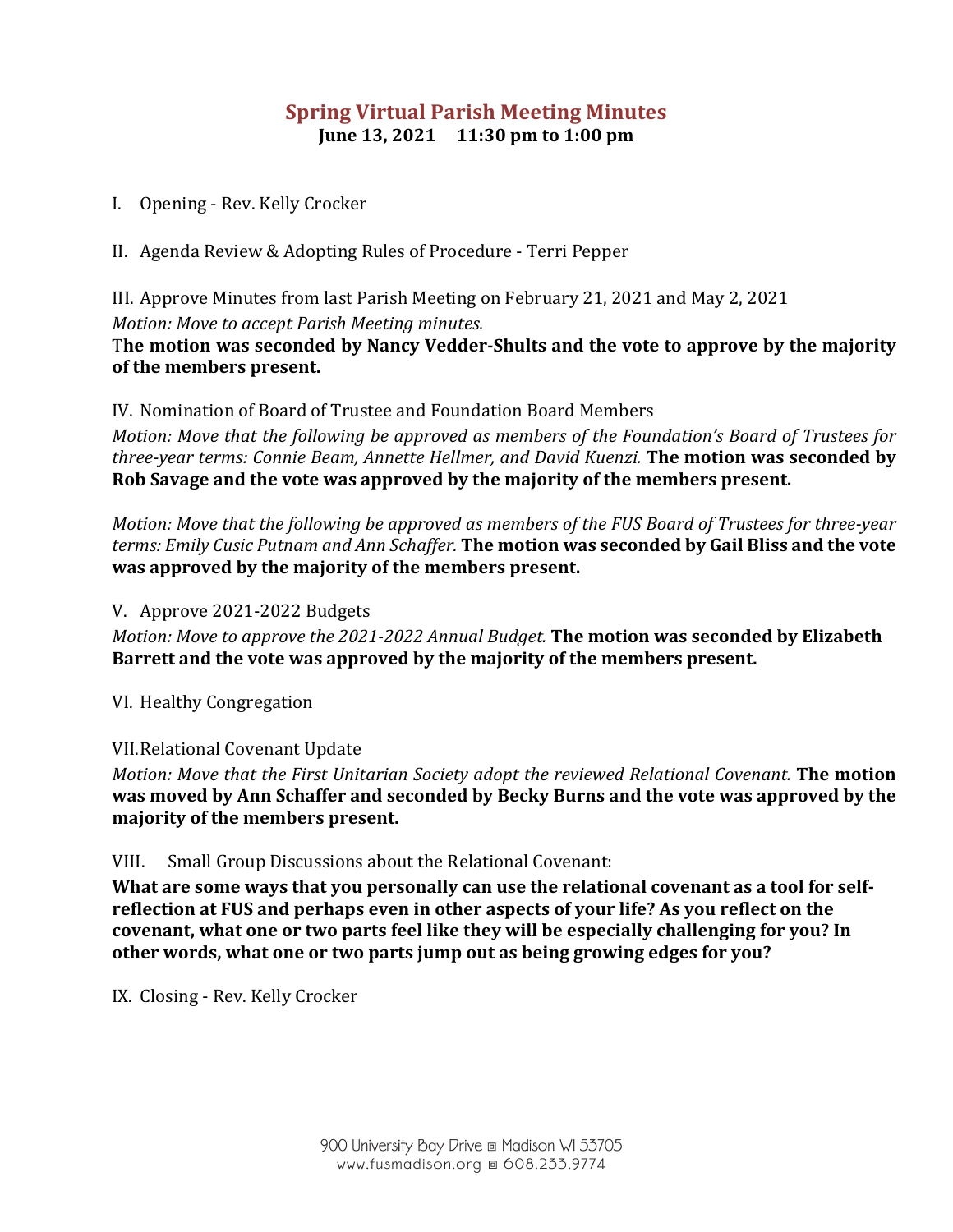# **Fall Virtual Parish Meeting Minutes**

October 24, 2021 12:30 pm to 2:00 pm

- I. Opening, Rev. Kelly Crocker Kelly shared a reading related to our open question.
- II. Welcome & Agenda Review, Alyssa Ryanjoy Due to a lack of a quorum we will postpone the approval of the minutes of the last **parish meeting and the nomination of our youth advisors until our next meeting.**
- III. Approve Minutes from last Parish Meeting on June 13,2021
- IV. Nominations Motion: **The Board of Trustees recommends that Ava Rochester and Finn Hill-Gorman be** *approved as youth advisory members of the FUS's Board of Trustees for one-year terms.*
- V. Open Question: **What are the ways we can share ministry?** Kelly AJ gave the group an overview of what a shared ministry could look like.

The meeting broke into small groups to discuss what the group members thought about how a shared ministry should develop at FUS.

VI. Closing, Rev. Kelly Asprooth-Jackson Kelly shared a closing reading.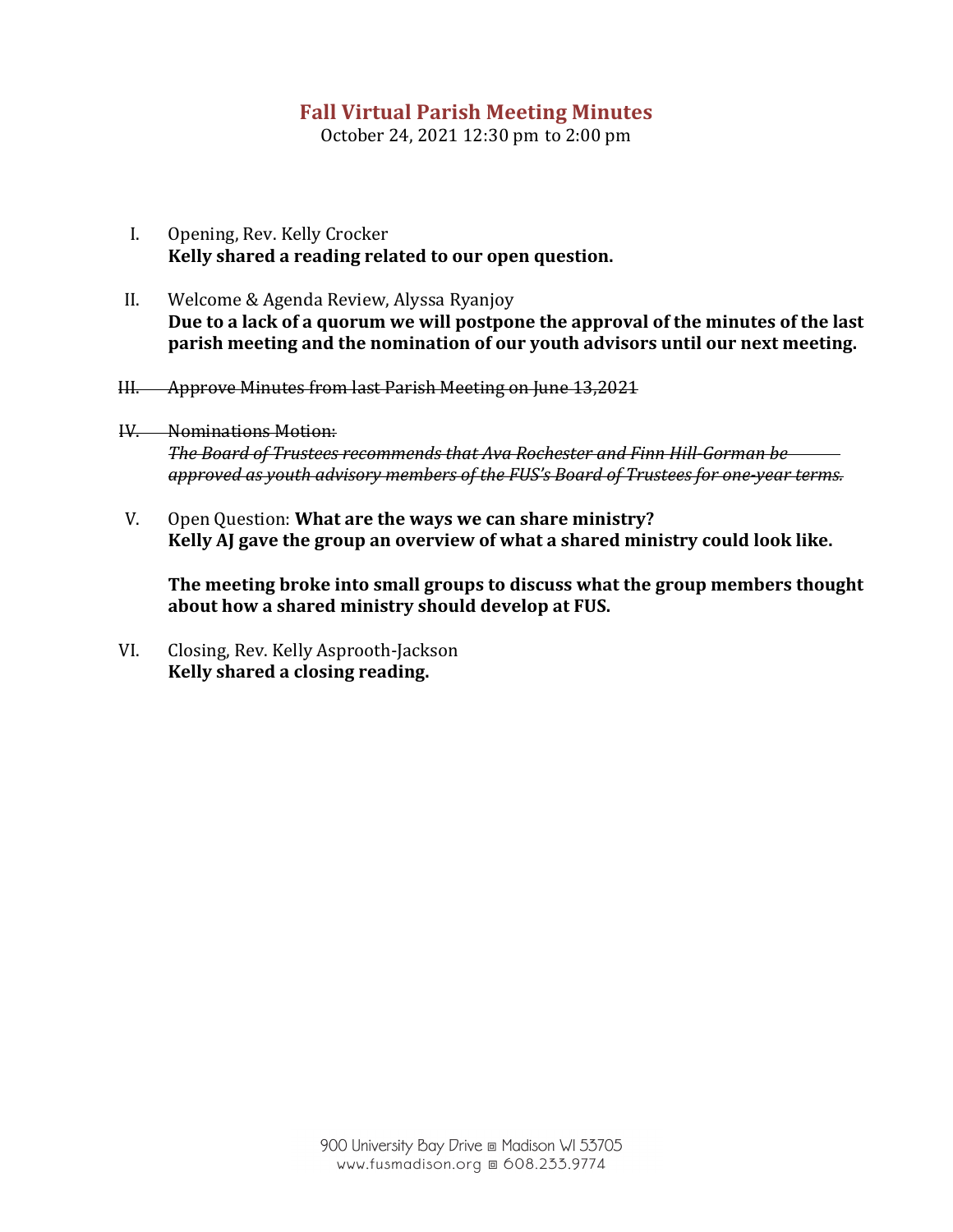# **Spring Virtual Parish Meeting Agenda**

April 24, 2022 12:30 pm to 1:30 pm

- I. Opening, Rev. Kelly Crocker **Kelly shared some opening words for the meeting.**
- II. Welcome & Agenda Review, Alyssa Ryanjoy Alyssa reviewed the agenda for today's meeting.
- III. Approve Minutes from last two Parish Meetings October 24, 2021 and June 13, 2021 **A motion could not be made due to lack of a quorum.**
- IV. Announcements

Upcoming & Summer Services (Team Kelly)

Kelly C spoke of the coming of age service, flower communion on the 21 and 22 of May. All ages will be together at 10am for the summer services. Kelly AJ spoke of the Peace Poll sign up and June 5 parish meeting. There will also be a blessing of the animals on June 5.

Youth Advisors (Lorna and Ann)

Lorna Gave thanks to our two youth advisers Finn Hill-Gorman and Ava Rochester. Ann acknowledged Ava for her help on the health congregation team.

Installation (Emily Cusic Putnam?)

Dorit Bergin spoke of the upcoming installation of the Kellys and spoke of the signup to **help on this special day.**

- V. Mission Task Force (Alyssa) Alyssa spoke on what the work of the Mission task force would be and introduced the **members who would be in the task force.**
- VI. 2022-2023 Vision of Ministry Introduction (Alyssa)

## 1. Consistent with our Relational Covenant, create an atmosphere of trust and respect that encourages dialogue and healthy relationships.

a. Healthy Congregation Team - Becky Burns

Becky spoke on the work of the team since its formation. She spoke on what the team mission was and how to reach out to the team.

b. Conflict resolution training with Kathy Germann – Ann Schafer Ann spoke on the training the HCT, Board of Trustees and staff participated in.

c. Example of Staff Goal (staff covenant and re-visit Relational Covenant at first meeting of each class, offering or ministry team mean annual meeting) – Kelly  $C$ Kelly spoke of the ongoing work conducted by the staff to implement the mission **including journey circles.**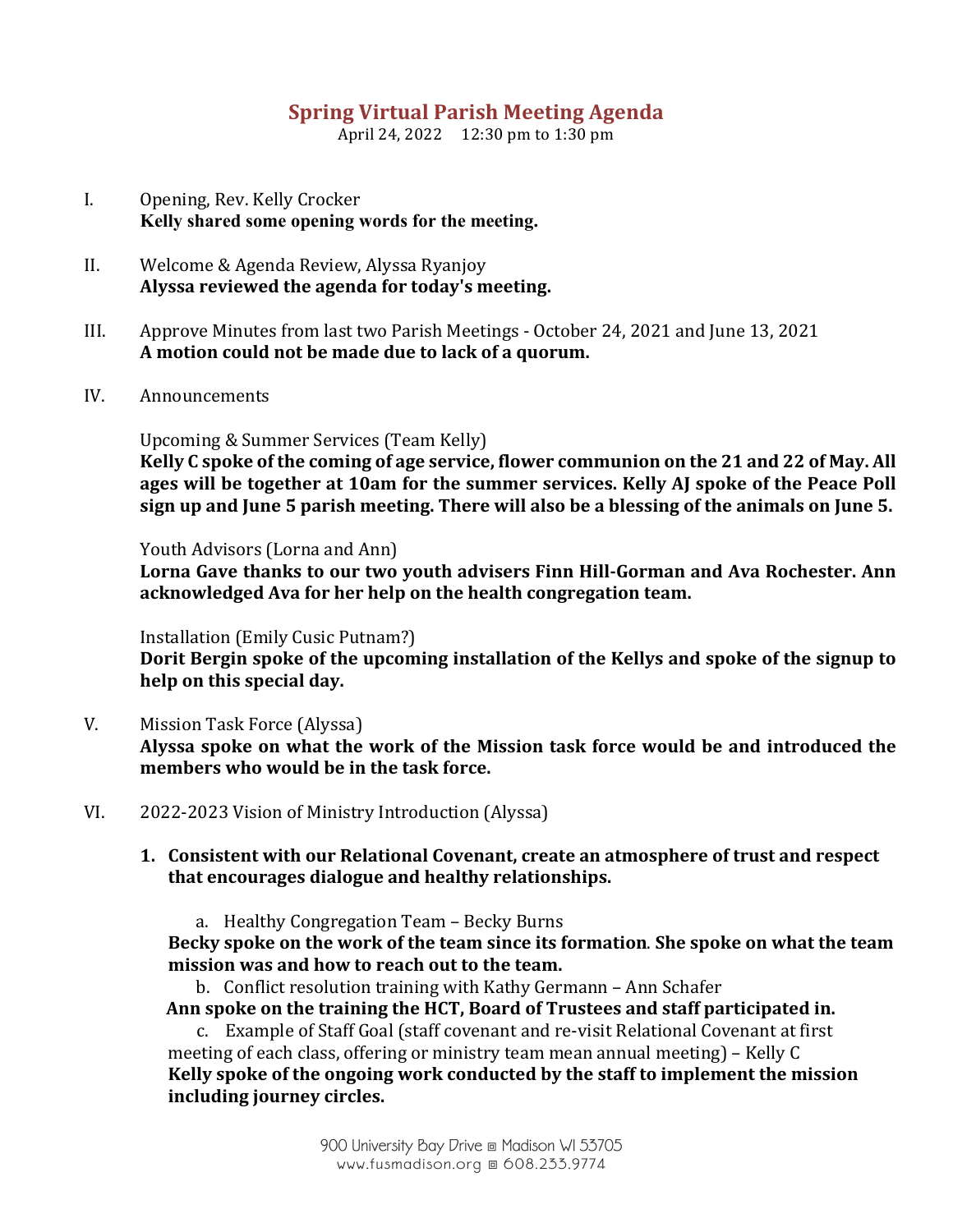- **2.** As individuals and a congregation, recognize our accountability for and commitment to dismantling racism and other forms of systemic oppression.
	- a. Encourage and financially support board member's involvement with the UUA's Beloved Conversations, Nehemiah's Black History for a New Day, or some alternative anti-racist training or curriculum. - Creal
	- b. Introduce the  $8<sup>th</sup>$  Principle to the congregation. Kelly AJ

**Kelly reported on the potential for an addition to our seven principles with an eight** principle. It would deal with building a diverse and multicultural beloved community to dismantle racism and other oppressions. Kelly went over the timeline for a potential adoption of this new principle. It could come up for a vote in June 2023 and could be amended. If amended, it will be voted on in June 2024. Must have **a**  $\frac{2}{3}$  majority vote to be adopted.

**3.** Show up as authentic partners in collaboration within our local community and **denomination.**

a. Denominational Affairs Ministry Team - Lorna

Spoke on the work of the team. Members of the board will be attending regional meetings and the GA.

VII. Closing, Rev. Kelly Asprooth-Jackson Kelly provided us with some closing words.

## **Handouts**

- Minutes from October 24, 2021 and June 13, 2021 Parish Meeting
- Relational Covenant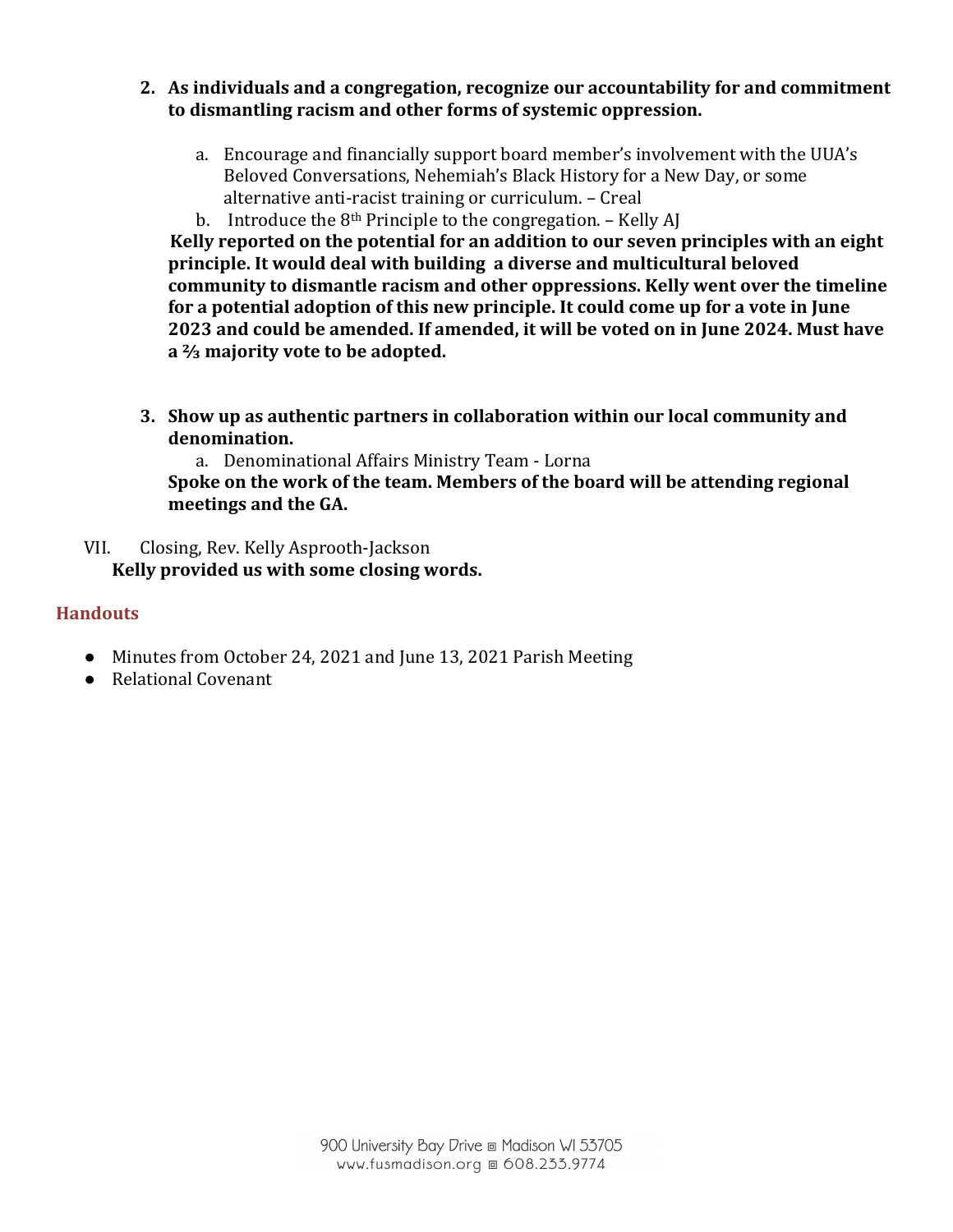## **Nominees for the FUS Board of Trustees**

Three-year term  $2022 - 2025$ 

## **Nominee for President-Elect**

**Jennifer Seeker Conroy** has been a member of FUS for almost ten years. She has served on the FUS Finance Committee and as an RE teacher. She has three children in the RE program and one graduate. Jenny has served on several other community and governmental boards.

Jenny is a Product Management Leader at CUNA Mutual Group. She has a deep appreciation for the role FUS holds in her personal and family's spiritual growth. Jenny says about her interest in board service "I want to lend my personal and professional experience to this new chapter of FUS. The challenges we've navigated over the past several years have helped clarify our mission and values. Now is the time to build on that foundation and our shared ministry model. I want to do my part to strengthen the FUS community for my family and those that come after me."

**Joy Stieglitz Gottschalk** has attended FUS for thirty years and became a member in 2005. Joy's initial FUS niche was the Children's RE Program, where she taught nearly every course  $$ several favorites multiple times. Teaching RE enriched her life in innumerable ways: touching young peoples' lives, developing lifelong friendships with co-teachers, and expanding her spiritual practice by exploring the material with her classes. As her children aged out of RE, she sought other ways to give back to FUS offering her skills and experience while engaging with others members of the congregation and FUS staff. In that vein, she recently served on the Ministerial Search Committee and now looks forward to serving on the FUS Board of Trustees. Outside of FUS, her volunteer service included the Gathering Waters Conservancy and Madison Unicyclists Boards of Directors, 15 years on a Governor-appointed policy think tank, and dozens of MMSD classrooms and advisory committees. Joy and her husband Rob have been raising three inspiring kids. She enjoys hiking, yoga, reading mysteries and tackling new unexplored projects.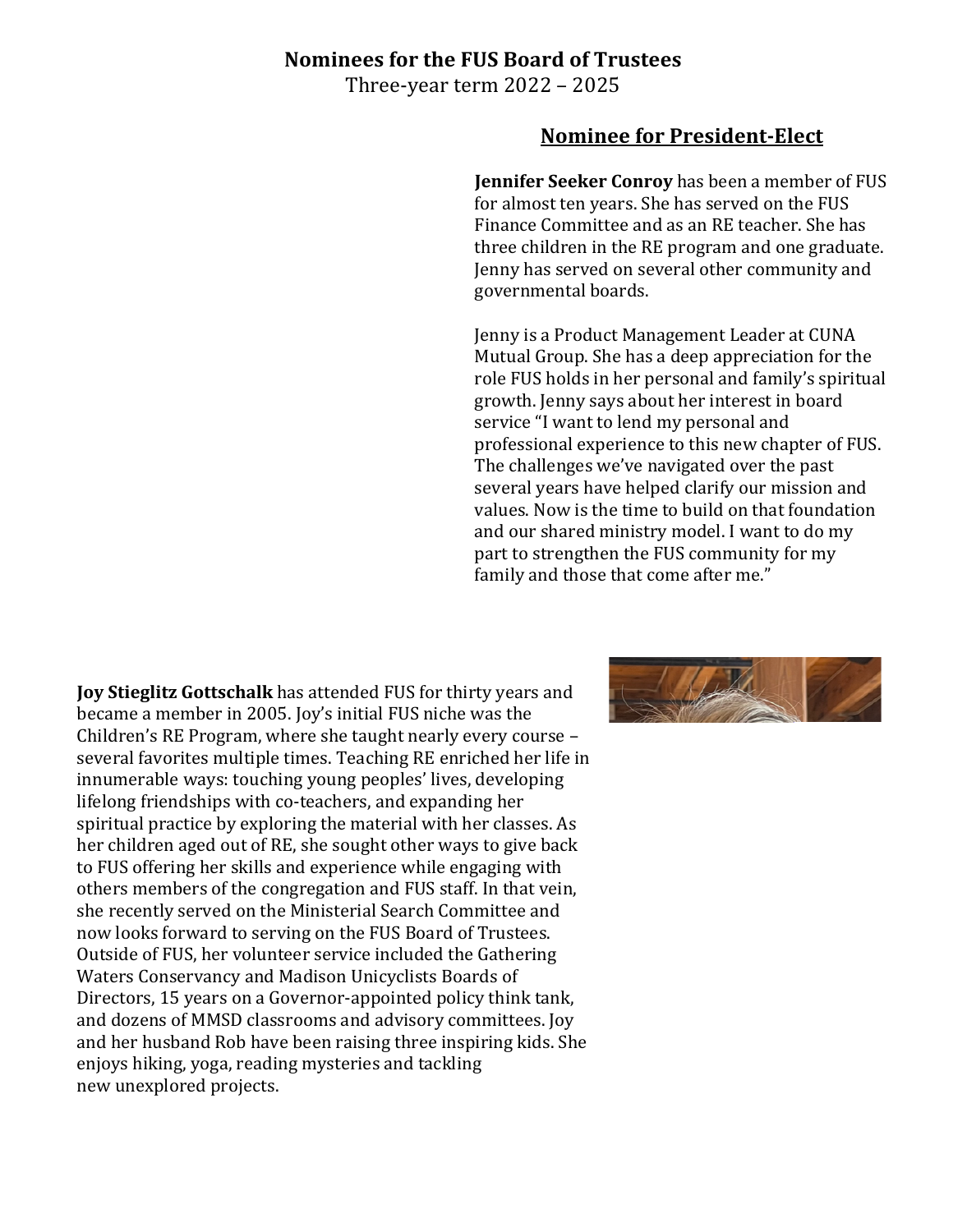# **Nominees for the FUS Foundation Board of Directors**

Three-year term 2022 - 2025



**Dean Hessler** has been a UU since meeting his wife in the late 1980s and an active member of FUS since 2007. He has participated in and facilitated several Quest programs as well as several Coming of Age programs. More recently, Dean has facilitated Journey Circle programs and served as a member of the Spiritual Ministry team, activities he plans to continue in addition to joining the Foundation Board. Dean has a Bachelor's of Science degree from the UW-Madison, an MBA from Iowa State and has earned a Certified Financial Planning designation. Professionally, Dean has been a financial planner for almost 30 years and volunteered as treasurer for Habitat for Humanity groups in Manitowoc County and The Wisconsin River Area.

**Kathy Luker** has been a member of FUS for 25 years. She has served several terms on the Board of Trustees, including a stint as president; on two ministerial hiring committees; and on FUS's Policy Governance Task Force. In addition to her participation in governance, she has enjoyed membership in the former Connections Council, the Food Haulers, QUEST and numerous Adult Education programs. She is currently facilitating the FUS MOSES Ministry Team and is a member of the FUS Racial Justice Team. Kathy retired after 25 years at UW-Madison where she served as an internal consultant in the Office of Quality Improvement and worked extensively with UW System campuses facilitating the implementation of business intelligence software.





**Peter Marion** has been a member of FUS for 38 years and a member of the FUS Foundation Board since 2004. He has served as the Foundation's treasurer since 2012. A retired economist, Peter worked in the international credit union and microfinance industries. He also served as a Sunday school teacher, on the FUS Finance and Canvass committees, and currently assists the FUS Partner Church Program.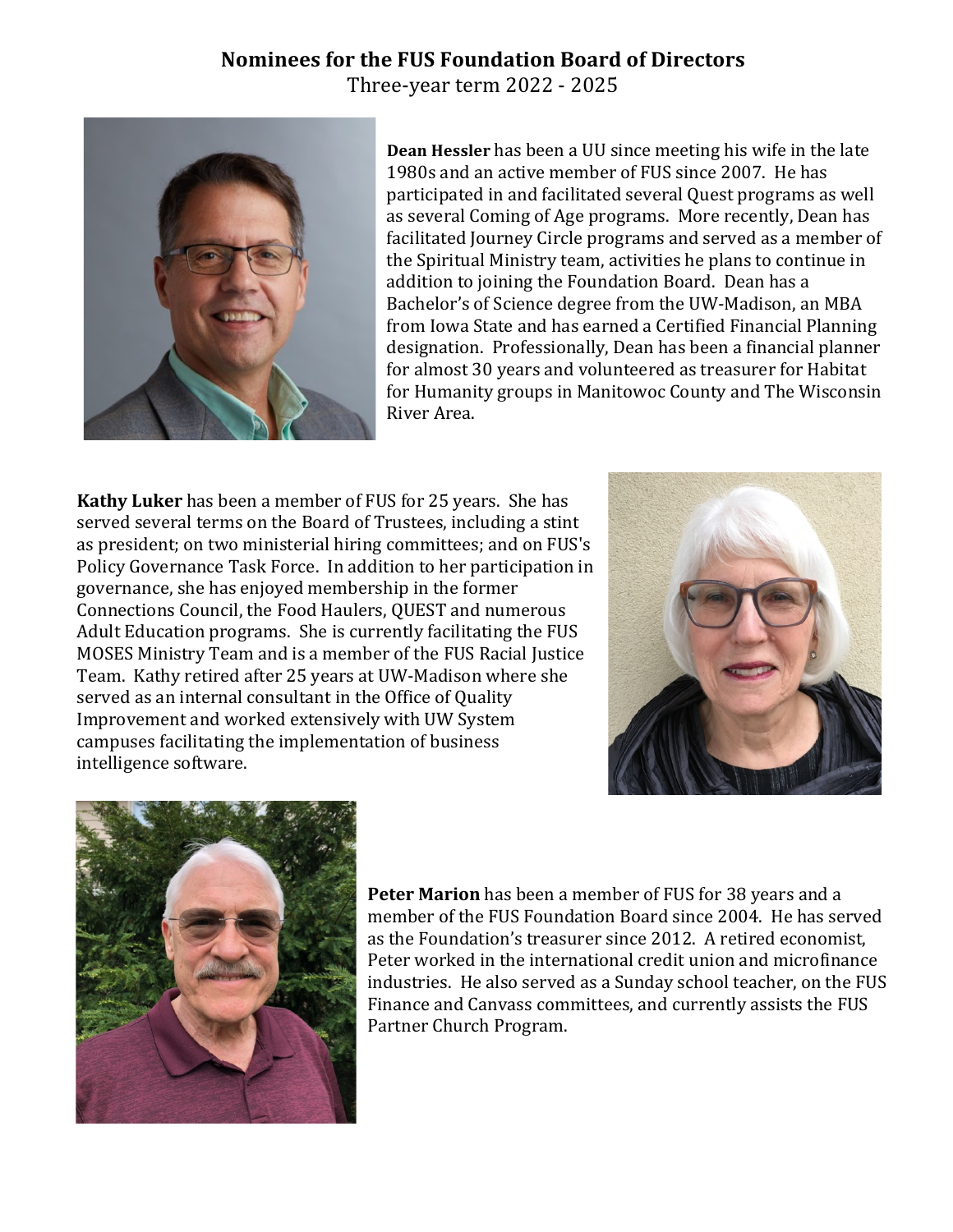

# **Proposed Operating Budget for 2022 – 2023**

| <b>NET INCOME</b>                                                     | 100           | 7             | 93          |                   |            |
|-----------------------------------------------------------------------|---------------|---------------|-------------|-------------------|------------|
| <b>TOTAL EXPENSES</b>                                                 | 1,840,579     | 1,831,227     | 9,352       | 1,743,723         | 96,856     |
| Communications                                                        | 5,900         | 8,200         | $-2,300$    | 6,872             | $-972$     |
| Fundraising & Fellowship                                              | 6,500         | 10,650        | $-4,150$    | 12,046            | $-5,546$   |
| Administrative                                                        | 82,909        | 87,783        | $-4,874$    | 90,120            | $-7,211$   |
| <b>Building</b>                                                       | 162,889       | 171,028       | $-8,139$    | 168,074           | $-5,185$   |
| Mortgage                                                              | 182, 114      | 182, 114      | $\mathbf 0$ | 207,227           | $-25, 113$ |
| <b>Indirect Program Expenses (Operations)</b>                         |               |               |             |                   |            |
| Worship                                                               | 10,000        | 11,700        | $-1,700$    | 6,159             | 3,841      |
| Social Justice                                                        | 11,000        | 8,200         | 2,800       | 10,678            | 322        |
| <b>Music</b>                                                          | 11,700        | 10,700        | 1,000       | 11,550            | 150        |
| Adult Programming & Support                                           | 24,200        | 27,532        | $-3,332$    | 9,541             | 14,659     |
| Children & Youth Programming                                          | 24,500        | 32,600        | $-8,100$    | 15,752            | 8,748      |
| Leadership Development                                                | 23,700        | 28,000        | $-4,300$    | 16,544            | 7,156      |
| <b>Denominational Partnerships</b>                                    | 23,900        | 23,300        | 600         | 21,964            | 1,936      |
| <b>Direct Program Expenses</b><br><b>Local Community Partnerships</b> | 29,000        | 28,000        | 1,000       | 29,881            | $-881$     |
| Personnel*                                                            | 1,242,267     | 1,196,821     | 45,446      | 1,137,316         | 104,950    |
| <b>Expenses</b>                                                       |               |               |             |                   |            |
| <b>TOTAL INCOME</b>                                                   | 1,840,679     | 1,831,234     | 9,445       | 1,773,371         | 67,309     |
| <b>Government Assistance</b>                                          | 96,723        | $\mathbf 0$   | 96,723      | 98,719            | $-1,995$   |
| <b>Other Operating Income</b>                                         | 10,250        | 7,500         | 2,750       | 38,184            | $-27,934$  |
| <b>Funds Transfers</b>                                                | 75,000        | 109,947       | $-34,947$   | 80,554            | $-5,554$   |
| Program Income                                                        | 32,300        | 31,271        | 1,029       | 27,277            | 5,024      |
| <b>Fundraising</b>                                                    | 23,500        | 37,500        | $-14,000$   | 23,006            | 494        |
| <b>Collection &amp; Gifts</b>                                         | 99,800        | 122,988       | $-23,188$   | 95,073            | 4,727      |
| <b>Foundation Income</b>                                              | 185,547       | 174,600       | 10,947      | 136,047           | 49,500     |
| Rentals                                                               | 257,159       | 255,133       | 2,026       | 214,377           | 42,782     |
| <b>Pledge Payments</b>                                                | 1,060,400     | 1,092,295     | $-31,895$   | 1,060,374         | 26         |
| <b>Income</b>                                                         |               |               |             |                   |            |
|                                                                       | <b>Budget</b> | <b>Budget</b> | Variance    | of Actuals        | Variance   |
|                                                                       | $22 - 23$     | $21 - 22$     |             | 2-Year<br>Average |            |
|                                                                       |               |               |             |                   |            |

\* Approx. 70% of our personnel expenses benefit direct programming and 30% benefit operations/indirect program expenses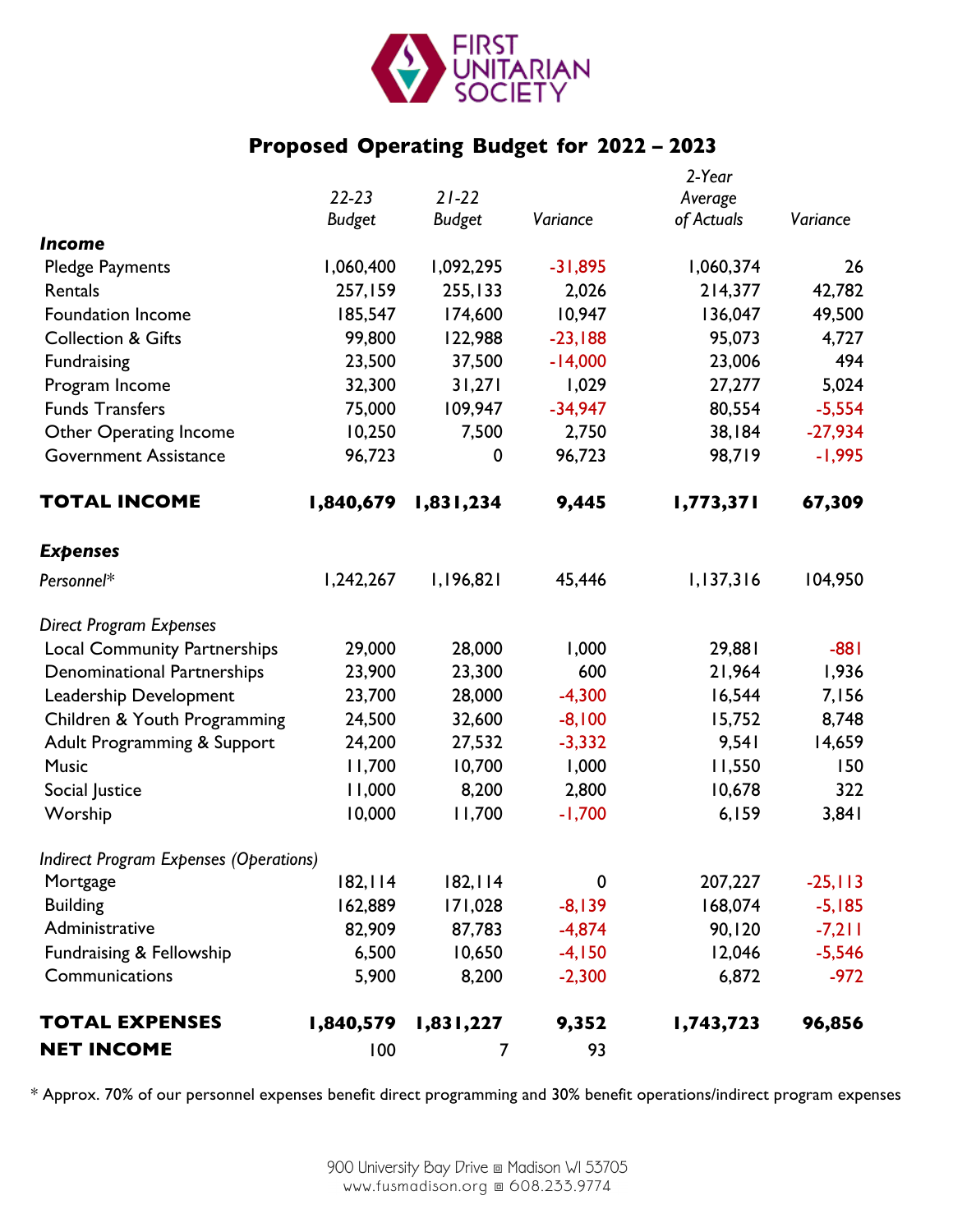| <b>Proposed Cash Reserve Budget</b>              |            | <b>Proposed Designated/Restricted Budget</b>        |          |  |
|--------------------------------------------------|------------|-----------------------------------------------------|----------|--|
| <b>Estimated Cash Balance July 2022</b>          | \$375,000  | <b>Estimated Cash Balance July 2022</b>             | \$15,000 |  |
| <b>Total Income</b>                              | \$0,000    | <b>Total Income</b>                                 | \$5,000  |  |
| <b>Total Expenses</b><br>(transfer to Operating) | \$75,000   | <b>Total Expenses</b>                               | \$3,000  |  |
| <b>NET</b>                                       | $-$75,000$ | <b>NET</b>                                          | \$2,000  |  |
| <b>Estimated Cash Balance June 2023</b>          | \$300,000  | \$17,000<br><b>Estimated Cash Balance June 2023</b> |          |  |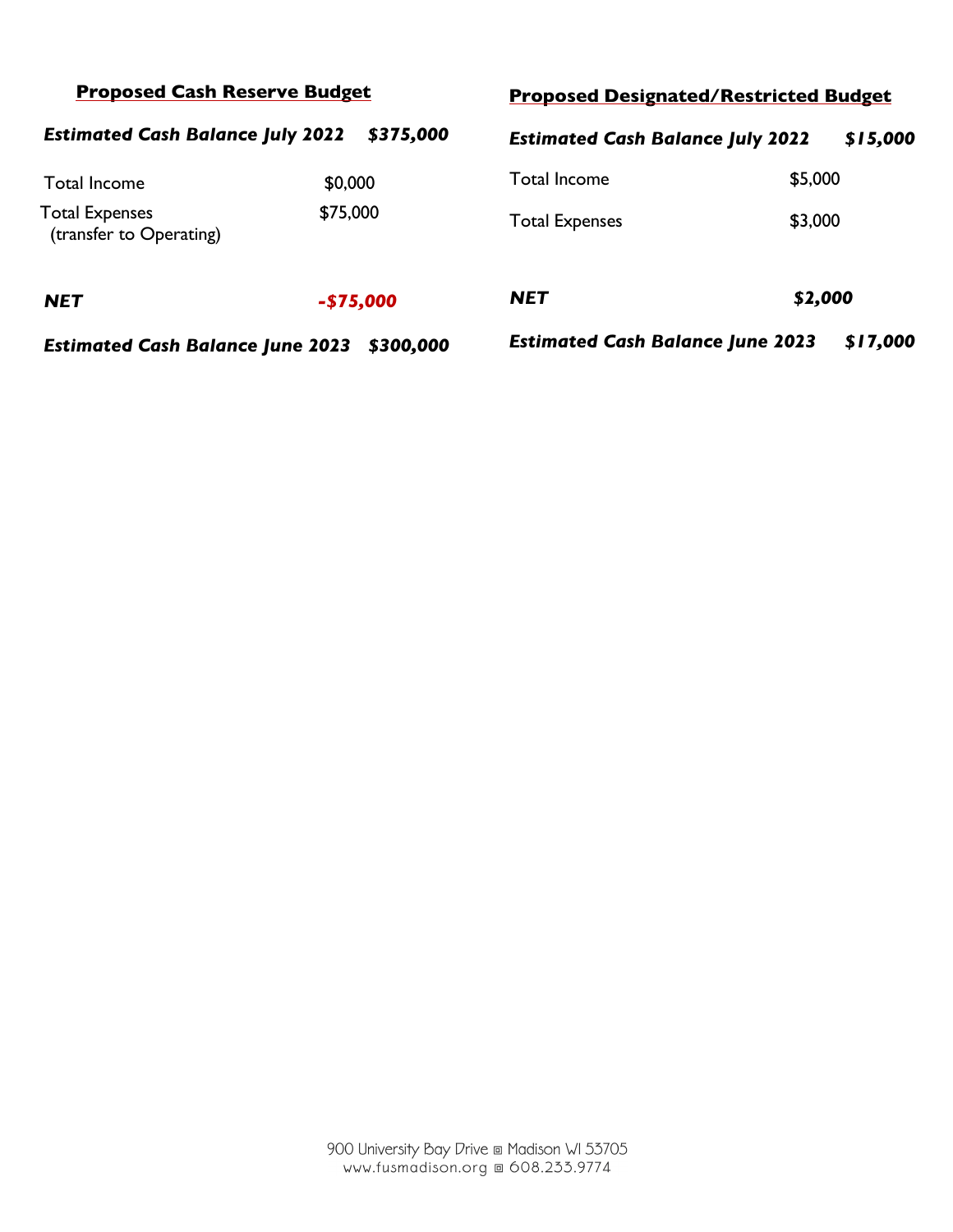# **Frequently Asked Financial Questions**

Proposed 2022-2023 Budget 

## **Q: Is it just me or have the budget categories changed since last year?**

A: Why yes! They have changed! Thanks for noticing. Historically we've publically displayed eight expense lines but have moved to 14 in this proposed budget, breaking the "Program" area into more detail. We hope in doing so that we provide an additional layer of transparency that allows us to collectively discern how we are leaning into our Vision of Ministry. The FUS Vision of Ministry for 2022-2023, shared with the congregation at the last Parish Meeting, is:

- Consistent with our Relational Covenant, create an atmosphere of trust and respect that encourages dialogue and healthy relationships.
- As individuals and a congregation, recognize our accountability for and commitment to dismantling racism and other forms of systemic oppression.
- Show up as authentic partners in collaboration within our local community and denomination.

## **Q:** What are our budget estimates based on? How do we arrive at our operational and **program expenses, for example?**

A: The proposed income and expenses lean heavily on historical data, especially the two-year average of actual income and expenses. Though you see 23 lines in our operating budget, behind the scenes we work with over 50 income lines and 110 expense lines, managed by our various departments. The program expense lines alone are comprised of 46 unique programmatic accounts that are updated annually by staff and lay leaders.

## **Q:** I'm looking at the expenses and see that the budget proposes increasing personnel **expenses and that other expense category will go down. Are we cutting programs?**

A: We are proposing an increase in personnel expenses, our denominational contributions to the UUA, our contributions to local nonprofits via our outreach offerings, and the social justice and music department. Our facility expense are decreasing in large part due to annual decreases in snow plowing expenses and children and youth programming expenses have decreased in tandem with lower registration numbers. There are modest decreases of \$5,000 or less in administrative and communication lines, worship expenses, adult programming, fundraising and leadership development. The 3.6% increase in personnel expenses will bring all staff member's compensations in line with our FUS policies and the UUA's Compensation Standards. This is a monumental step in an initiative that has spanned the last half decade.

## **Q:** Are the UUA Compensation Standards credible?

A: The Board of Trustees, Personnel Committee and Staff Leadership Team strongly believe the UUA Compensation Standards are credible. The Unitarian Universalist Association's Compensation Standards are developed and updated annually through a comparative wage analysis using data obtained from a variety of national sources of church and nonprofit wages. UUA Compensation Standards are regularly revised to reflect prevailing wage rates in communities where UU congregations are located. Economic Research Institute data is used to assign a Geo Index to each congregation. Geo Indices range from Geo Index 1 to 7, with Geo Index 3 representing congregations in communities where the average wage paid falls close to the U.S. average. FUS would need to spend a significant amount of volunteer and/or staff time to ascertain all of the information that the UUA has kindly collected for us. Most industries find ways to outsource this research work. Services like this is one of the many reasons FUS belongs to the UUA and supports our denomination financially.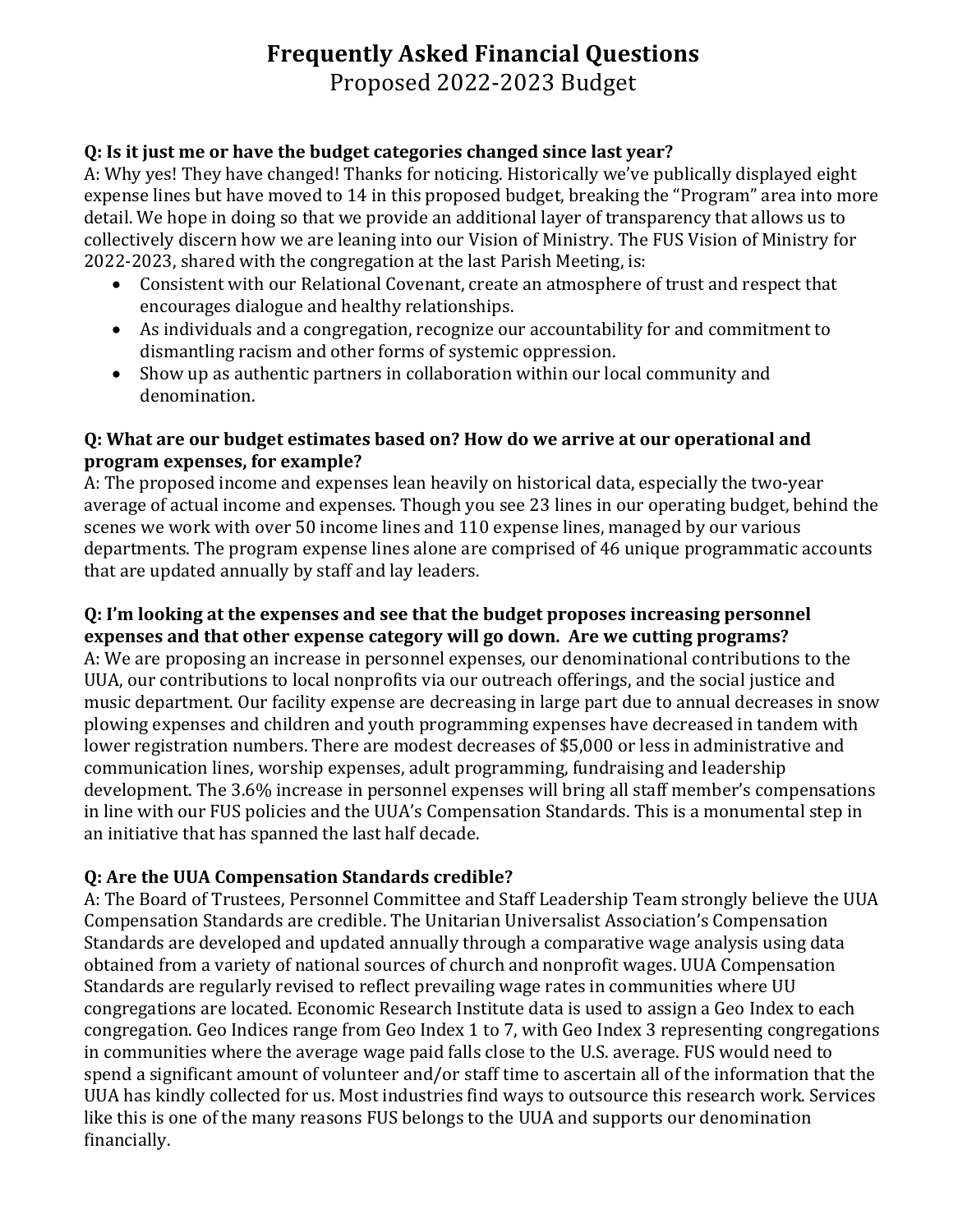## **Q: I'm glad we're raising staff compensation, but is that "real" money? Where is the money for equalizing salaries coming from? And if the income is not permanent then what is the** alternative plan for funding salaries?

A: We are indeed using real money to pay for staff compensation increases. We anticipate \$1.84 million dollars in revenue next fiscal year, and we assure you that staff compensation will not exceed this amount, so we can certainly "afford it." However, like all years in recent memory we continue to lean on cash reserves to fully fund our Vision of Ministry and strategic priorities. At the beginning of next fiscal year we estimate we'll have \$375,000 in unrestricted cash. We've proposed using \$75,000 of these cash reserves to help balance the budget. The use of cash reserves, unless we are replenishing this account, is not a sustainable long-term solution, though it is an effective bridge towards a future in which income increases. If income does not increase, then we will need to pursue expense reductions.

## **Q:** How many pledge units do we have?

A: As of May 5, we had 325 pledge units, totaling nearly \$733,000. This is in comparison to last year in May when we had closed to 400 pledge units totaling \$840,000. In June we will begin to do personal outreach to those who have pledged in years past, but haven't yet this year. If the 200 households who pledged last year, but haven't yet communicated their intentions for 22-23, gave at the same level as this fiscal year, we'd acquire approximately \$332,000 in pledges, bringing our year-to-date pledge campaign total to \$1,066,000, which is \$5,000 more than is needed to meet our budgeted pledge goal. We are very grateful that the average pledged dollar amount continues to increase and we remain optimistic that we will see a positive shift in both membership engagement and generosity as our shared ministry continues.

## **Q:** What is the relationship between our finances and our commitment to diversity and **inclusion?**

A: Of our social justice budget, \$4,000 is specifically earmarked for Anti-Racism Initiatives. In addition, we've allocated \$7,000 for other social justice expenses, and given the intersectional nature of our efforts to promote and achieve greater diversity and inclusion, much of these funds also benefit our anti-racism vision.

We also anticipate distributing approximately \$29,000 in outreach offering funds, much of which benefits organizations with missions or initiatives that aim to address white supremacy, anti-racism and/or promote diversity and inclusion. In addition, tens of thousands of our personnel expenses are invested in our vision to "dismantle systems of oppression, particularly racism."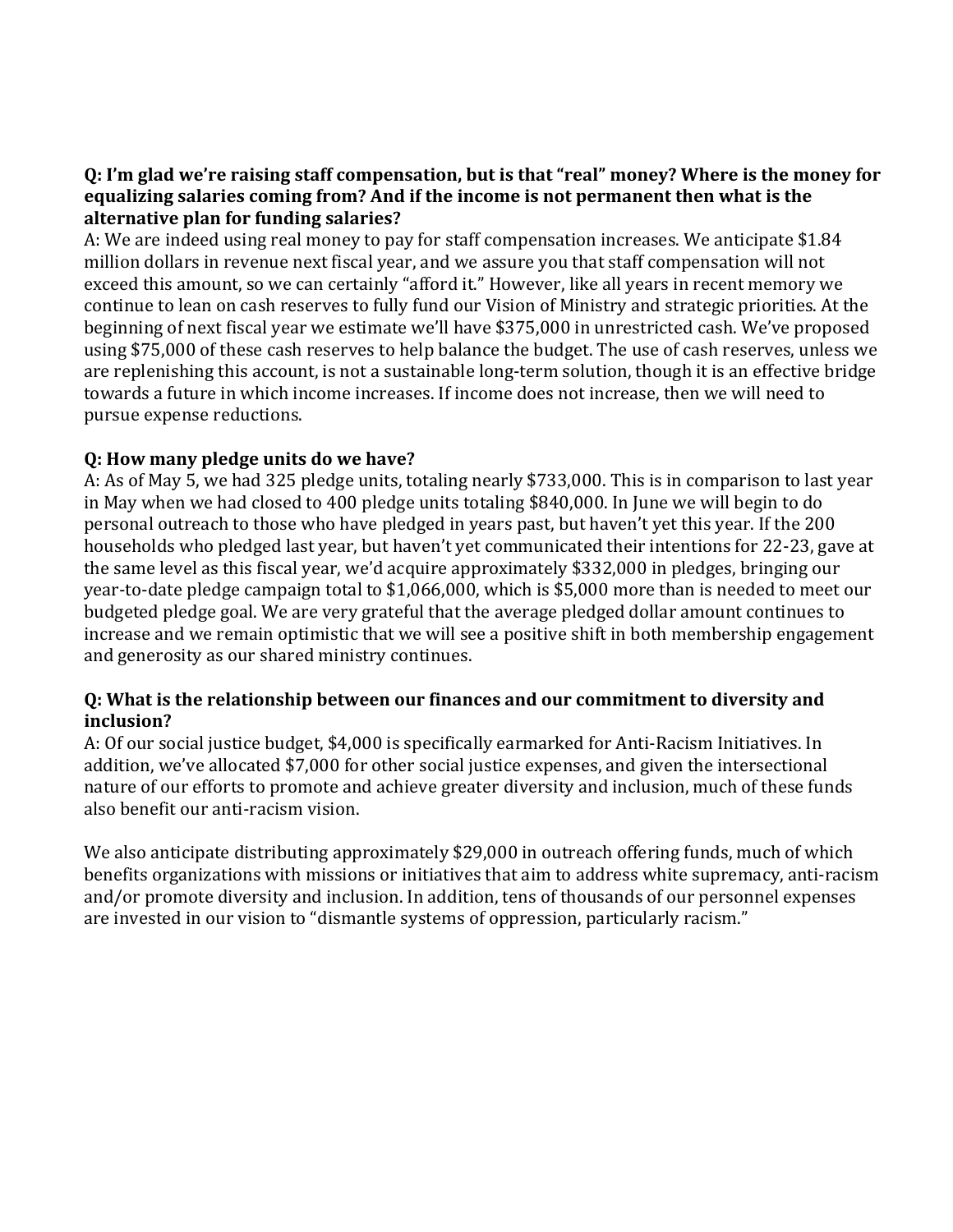#### DATE: June 5, 2022

TO: FUS Members

FROM: FUS Foundation Board of Directors and FUS Board of Trustees

RE: Recommendation to Amend and Restate the Stonehaulers' and Program Enhancement Fund Charters

When the FUS Congregation created the Stonehaulers' Fund (SF) and Program Enhancement Fund (PEF) in 1994, a provision was included in each funds' charter specifying that 20% of the fund's annual earnings were to be added to its principal. This was done to ensure that the funds' principals would grow quickly in order to attain defined minimum principal balances, at which point the funds could start making annual distributions to FUS. Further, the charters of each fund allowed emergency payouts of up to 25% of principal. When the FUS Congregation updated the funds' charters in 2015 to be consistent with the Foundation's payout policy, the provision for emergency payouts was changed from 25% of principal to 25% of market value. However, the provision to add 20% of annual earnings to each funds' principal was retained. This provision no longer has any meaningful purpose (since the targeted minimum principal for each fund was reached years ago), is an accounting irregularity and a burden to the Foundation in its management of the funds. The Foundation Board and the FUS Trustees are recommending that the provision be struck from both fund charters.

Because both fund charters have been amended several times over the years, we are also recommending the charters be restated for ease of identifying the currently applicable terms governing administration of the funds. Drafts of resolutions restating the charters are attached. Please review each draft together with the following comments for each.

#### Stonehaulers' Fund

The restated charter includes all previously approved terms and conditions governing the fund, except

- 1. The provision in the 1994 charter that 20% of earnings be added to the principal of the fund.
- 2. The provision in the 1994 charter which identified the particular gift and contributions to be used to establish the fund (excess gifts from the 1994 Roof Repair Fund Drive) and how contributions to the fund should be solicited. Fundraising is the purview of FUS (not the Foundation). FUS should be unconstrained to fundraise as it sees fit.

#### Program Enhancement Fund

The restated charter includes all previously approved terms and conditions governing the fund, except

- 1. The provision in the 1994 charter that 20% of earnings be added to the principal of the fund.
- 2. The term "special program needs" (used in the 1994 charter to distinguish it from "capital expenditures") was shortened to "program needs" as the fund has, from its inception, supported all FUS program needs and not capital needs.
- 3. A provision in the 1994 charter which identified the particular gifts and contributions to be used to establish the fund.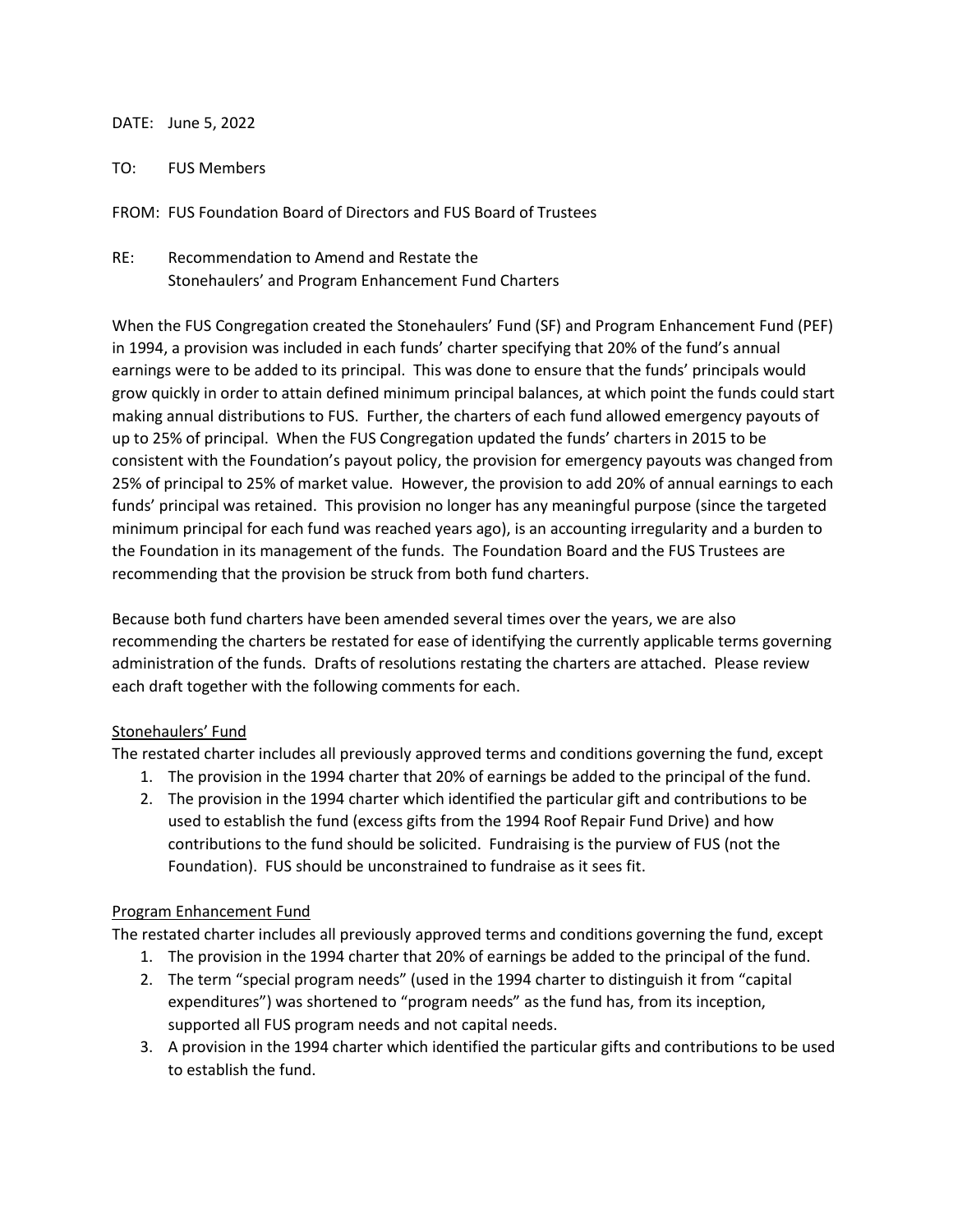- 4. A provision in the 1994 charter directing undesignated gifts to the Foundation be divided equally between the PEF and the SF. This provision was not reflected in the SF charter, and over the years, the FUS Trustees have provided other direction for unrestricted gifts. In addition, it has been the Foundation's policy to work with donors and their families to choose a fund that would best honor a donor. Lacking direction from a donor, family and/or close friends, the Foundation Board has placed unrestricted gifts into the funds that at that moment have the greatest need.
- 5. A provision in the 1994 charter to create a memorials book to record memorial gifts and biographies of those being memorialized. To our knowledge, this book was never created and it would be near impossible to do so now.
- 6. The provision in the 1994 charter which identified how contributions to the fund should be solicited. Fundraising is the purview of FUS (not the Foundation). FUS should be unconstrained to fundraise as it sees fit.

#### **Recommendation**

The FUS Foundation Board of Directors and the FUS Board of Trustees recommend that the FUS Congregation approve restated charters for the Stonehaulers' and Program Enhancement Funds, including the elimination of the provision to add 20% of earnings to the principal of each fund.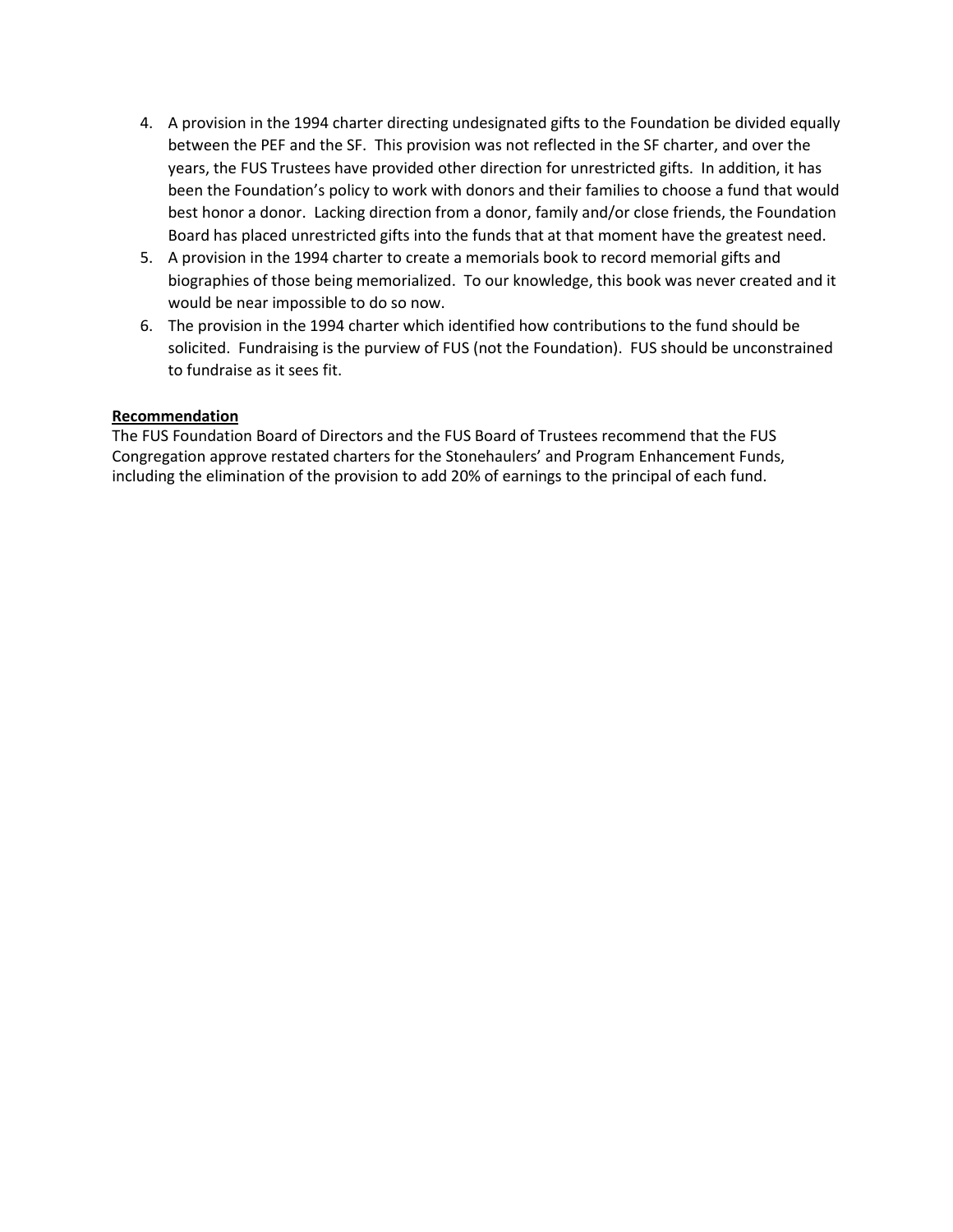#### RESOLUTION ADOPTING RESTATED CHARTER FOR THE PROGRAM ENHANCEMENT FUND

#### Preamble

A. At a Parish Meeting of the First Unitarian Society ("Society") on May 22, 1994, the congregation adopted a resolution creating the "Program Enhancement Fund" ("Fund"), to be held and managed by the First Unitarian Society Foundation ("Foundation"), subject to certain terms set forth in the resolution.

B. At a Parish Meeting on May 31, 2015, the congregation amended the May 22, 1994 resolution to revise the terms governing distributions from the Fund, but reaffirmed other terms.

C. The May 22, 1994 resolution continues to require that 20 percent of the Fund's annual earnings be credited to the Fund's principal. This accounting rule complicates administration of the Fund because it deviates from how the Foundation manages other Society funds under its care. The Society's Board of Trustees, upon the recommendation of the Foundation's Board of Directors, has determined that maintaining this provision is no longer in the interest of the Society and that it should be rescinded.

D. The Society's Board of Trustees has further determined that other provisions in the May 22, 1994 resolution, unrelated to the purpose of the Fund and the use of its proceeds, are outdated and/or are no longer relevant to the Fund's administration.

E. In view of the extent to which the terms of the May 22, 1994 resolution have been amended since its original adoption, the Society's Board of Trustees and the Foundation's Board of Directors have further determined that the interests of the Society would be best served by adopting a revised charter for the Fund that restates the terms that now govern its administration.

## Resolution

It is hereby agreed:

1. The First Unitarian Society shall maintain a certain fund called the "Program Enhancement Fund" within the First Unitarian Society Foundation for the purposes specified in paragraph 2 below.

2. Distributions from the Program Enhancement Fund shall be used to support the program needs of the Society and not capital expenditures. The Foundation may accept contributions to the Fund consistent with this purpose.

3. Distributions from the Program Enhancement Fund shall be subject to the following terms: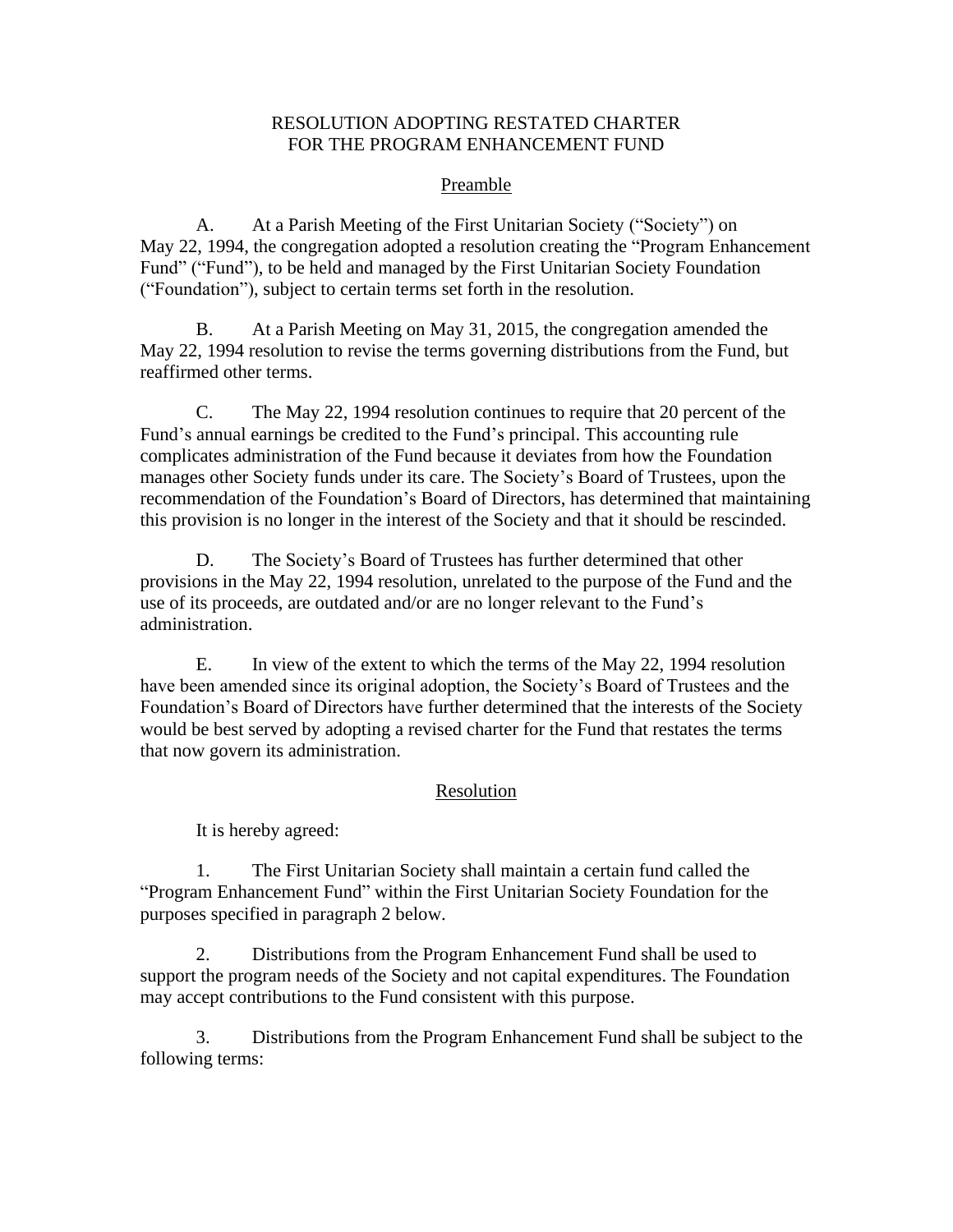(a) Subject to paragraph (c) below, distributions from the Fund are permitted only when the Fund's market value exceeds \$100,000.

(b) When, and to the extent, the Fund's market value exceeds \$100,000, the Foundation may authorize distributions from the Fund consistent with its thenexisting policies and procedures governing distributions from funds it manages.

(c) Notwithstanding paragraph (a) above, in unusual circumstances or emergencies requiring major expenditures, up to 25 percent of the Fund's market value may be used if such use is authorized by a two-thirds majority of members voting at a Parish Meeting and after notice of the intended action has been given to Parish members. Should the market value of the Fund fall below \$100,000, no further distributions may be made until the Fund's market value again exceeds \$100,000.

4. This resolution shall hereafter govern administration of the Program Enhancement Fund, supplanting and superseding the resolutions adopted on May 22, 1994 and May 31, 2015.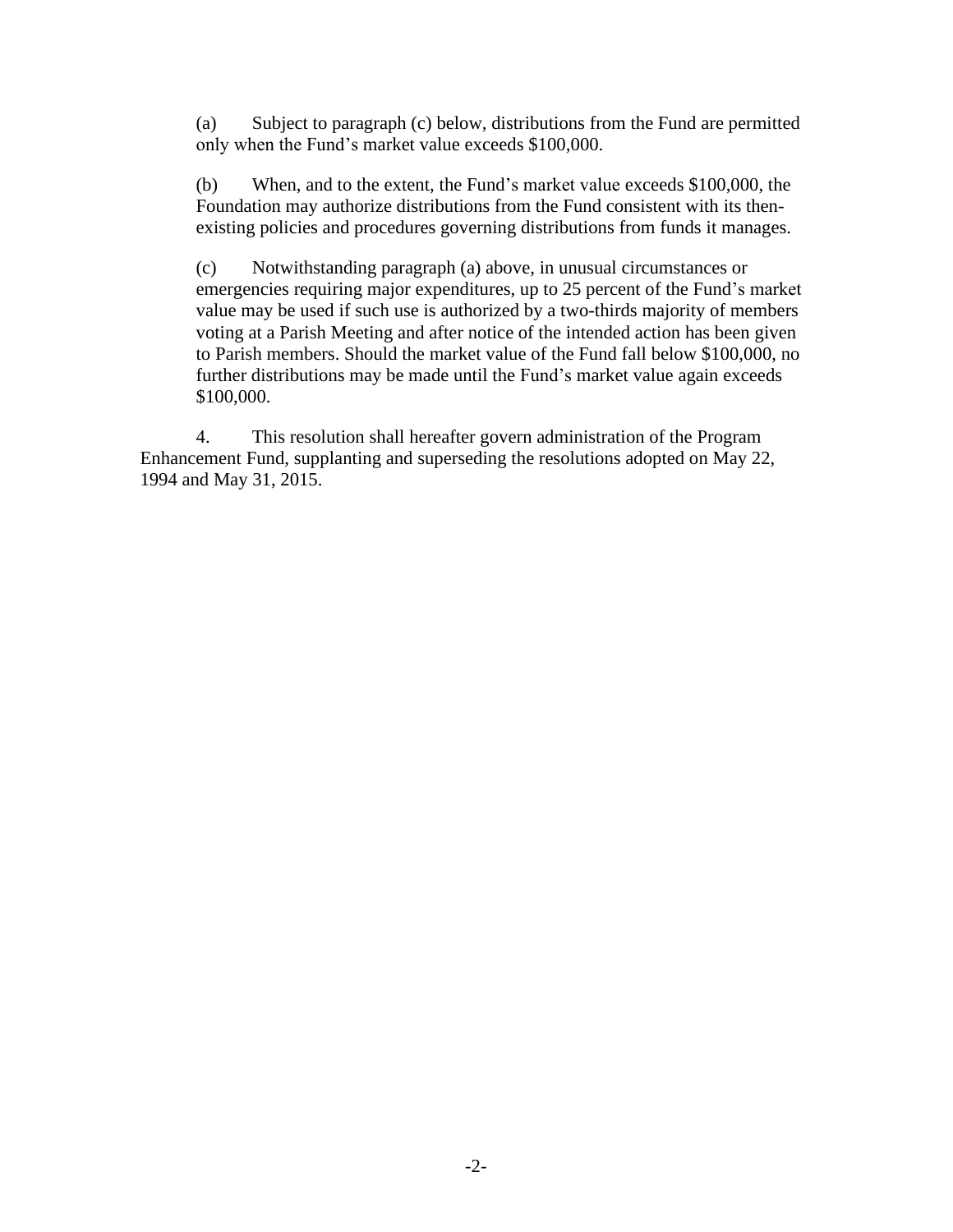#### RESOLUTION ADOPTING RESTATED CHARTER FOR THE STONEHAULERS' FUND

## Preamble

A. At a Parish Meeting of the First Unitarian Society ("Society") on May 22, 1994, the congregation adopted a resolution creating the "Building Preservation and Improvement Fund," to be held and managed by the First Unitarian Society Foundation ("Foundation"), subject to certain terms set forth in the resolution.

B. At a Parish Meeting on October 16, 2005, the congregation changed the name of the Building Preservation and Improvement Fund to the "Stonehaulers' Fund" ("Fund"), and clarified the purposes for which earnings and distributions from the Fund could be used. Other terms in the May 22, 1994 resolution were reaffirmed.

C. At a Parish Meeting on May 31, 2015, the congregation amended the May 22, 1994 resolution to revise the terms governing distributions from the Fund, but reaffirmed the other terms in the May 22, 1994 resolution, as modified on October 16, 2005.

D. The May 22, 1994 resolution continues to require that 20 percent of the Stonehaulers' Fund's annual earnings be credited to the Fund's principal. This accounting rule complicates administration of the Fund because it deviates from how the Foundation manages other Society funds under its care. The Society's Board of Trustees, upon the recommendation of the Foundation's Board of Directors, has determined that maintaining this provision is no longer in the interest of the Society and that it should be rescinded.

E. In view of the extent to which the terms of the May 22, 1994 resolution have been amended since its original adoption, the Society's Board of Trustees and the Foundation's Board of Directors have further determined that the interests of the Society would be best served by adopting a revised charter for the Stonehaulers' Fund that restates the terms that now govern its administration.

## Resolution

It is hereby agreed:

1. The First Unitarian Society shall maintain a certain fund called the "Stonehaulers' Fund" within the First Unitarian Society Foundation for the purposes specified in paragraph 2 below.

2. Distributions from the Stonehaulers' Fund shall be used for capital expenditures related to the upkeep, maintenance, repair, preservation, modification and renovation of facilities of the First Unitarian Society at its current location and to provide reserves for future capital expenditures for such purposes, and not for other purposes. The Foundation may accept contributions to the Fund consistent with this purpose.